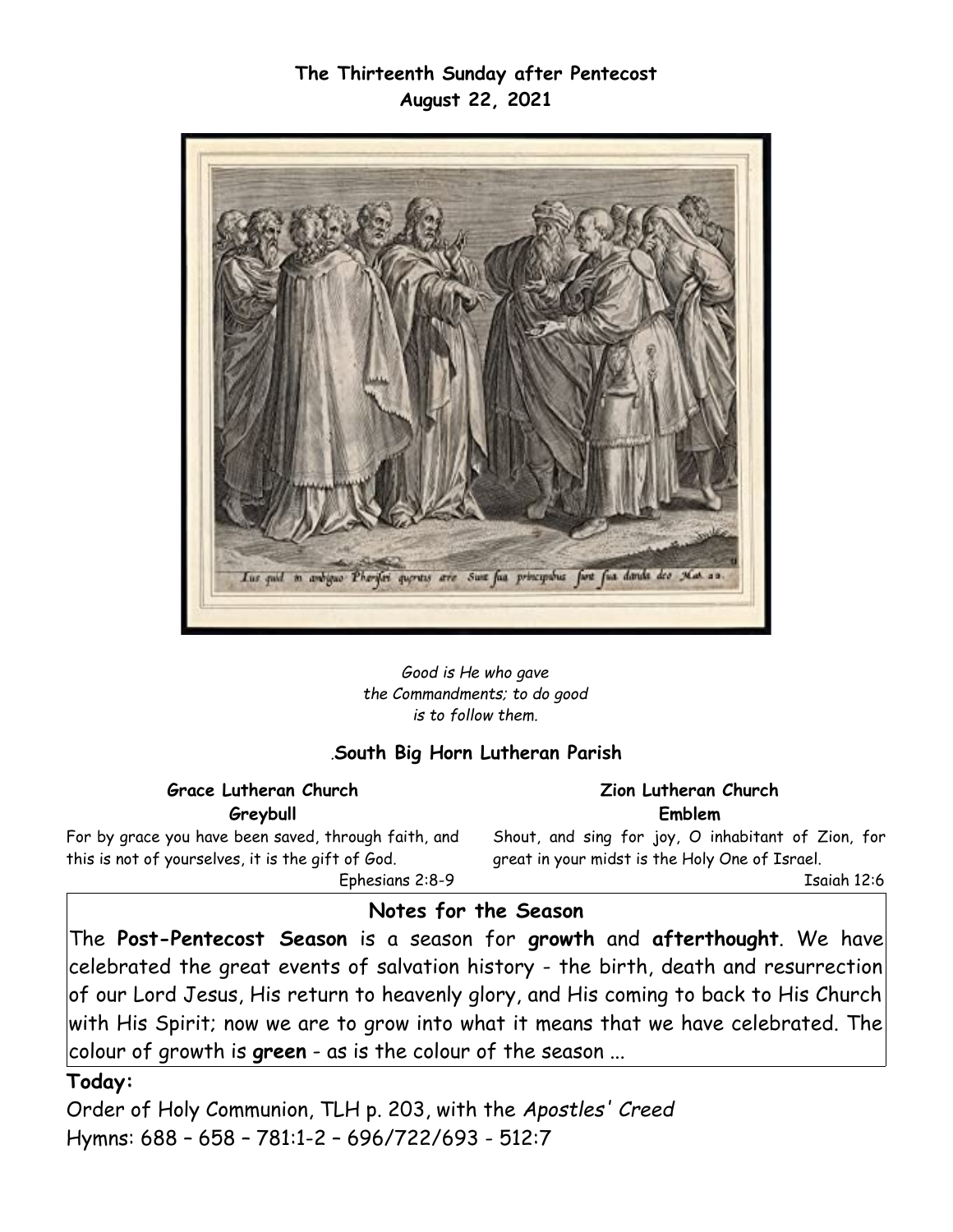# **About Holy Communion**

In the Sacrament we are made one with the risen Christ, and with each other. According to Holy Scripture, oneness in faith and confession is a precondition for such unity. As such, only Christians who share our faith and confession, and who therefore belong to congregations in the fellowship of the Lutheran Church-Missouri Synod, will commune in our church. **Visitors wishing to receive the sacrament** please speak with Pastor prior to the service. We ask that our guests be respectful of our faith. **We sincerely welcome our visitors**; we assure you that we uphold this practice *also* out of concern for *your* spiritual welfare, and that our Pastor would love to study Scripture with you and help you embrace the full counsel of God, so that we can celebrate the Sacrament in a manner pleasing to God and beneficial for us all.

# **Just so we do not forget:**

*What does God say about all these Commandments?*

He says "I, the Lord your God, am a jealous God, punishing the children for the sin of the fathers to third and fourth generation of those who hate Me, but showing love to a thousand generations of those who love Me and keep My commandments" (Exodus 20:5-6).

# *What does this mean?*

God threatens to punish all who break these commandments. Therefore, we should fear His wrath and not do anything against them. But He promises grace and every blessing to all who keep these commandments. Therefore, we should also love and trust in Him and gladly do what He commands. *Of the Small Catechism*

# **This is our faith** *– from the Confessions of our Church*

For what God commands must be much and far nobler than everything that we may devise ourselves; and since there is no higher or better teacher to be found than God, there can be no better doctrine, indeed, than He gives forth. Now, He teaches fully what we should do if we wish to perform truly good works; and by commanding them, He shows that they please Him. If, then, it is God who commands this, and who knows not how to appoint anything better, I will never improve upon it.

#### *Of the Large Catechism*

**Pastor Tinglund shall be gone** for a District Circuit Visitors' meeting Tuesday and Wednesday. Messages can be left at cell phone 605-228-9216. Should a need for immediate Pastoral assistance arise, please feel free to call Pastor Korb of Worland at 307-388-4044.

**Pastor Tinglund shall be gone on a private matter most of Thursday.** Messages can be left at cell phone 605-228-9216.

**Free-will offering Grace on Sunday, August 29**, in favour of the Community Outreach Fund.